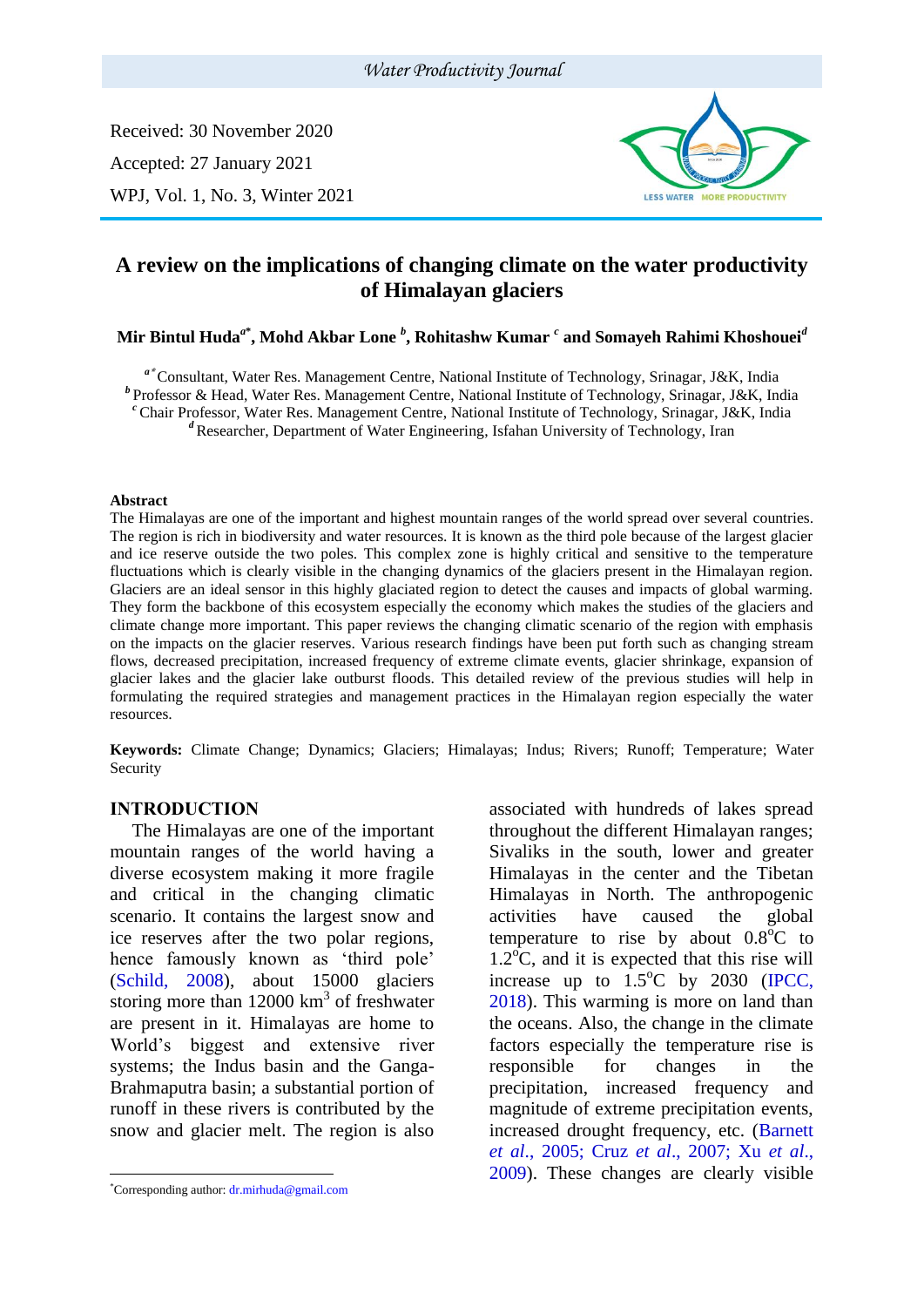throughout the globe with their magnitude and intensity varying with the region, its biotic and abiotic components, their interaction, biodiversity, human population and their living conditions and standards. But, on a larger time scale, some changes may lead to a more disastrous condition such as global sea-level rise.

Glaciers are an integral component of this critical region and are an indicator of the changing dynamics due to the climate change. The studies have reported the increased sea-levels and attributed it to the rising temperatures and the associated acceleration of glacier and ice melting. Since 1880, global mean sea level rise of 8-9 inches has been reported with about  $1/3<sup>rd</sup>$  of it in last 2.5 decades. Global mean sea level rise was 3.4 inches in 2019 above the 1993 average; during 2018-2019, the global sea level rose by about 0.24 inches. These pose a risk for the environment and human lives both; and depend on the rate of temperature increase, geography of the area, development status of the region, urbanization, vulnerability of a region, and adaptation and mitigation policies. Average loss of glaciers is increasing; from 6.7 inches of liquid water in 1980s to 33 inches for 2012-2016 (Lindsey, 2020).

The shrinking of the glacier and ice mass has led to the negative impacts on the food security, water resources, water quality, livelihoods, health, well-being, infrastructure, tourism, culture, etc. The abundance of water resources and a critical set-up in the structure and functioning of the Himalayan region puts the terrestrial and freshwater ecosystems at higher risk of change and loss. IPCC (2019) recommended that the increase in global temperature must be retained well within  $2^{\circ}$ C above industrial levels and efforts must be taken to limit temperature rise to  $1.5^{\circ}$ C above pre-industrial levels. The sustainable development in the world can well be achieved if this temperature rise is contained within the set limits.

The shrinking of the glacier and ice reserves in this region since the 20th century has led to predominantly negative

impacts on food security, water resources, water quality, livelihoods, health and wellbeing, infrastructure, transportation, tourism and recreation, as well as culture of human societies (IPCC, 2019).

The purpose of the present work is to exhaustively review the work conducted in the region pertaining to glaciers, climate change and its effects on the water productivity in the region. It is necessary to formulate an extensive inventory of the trends and results of the research conducted till date to form a basis on which the future course of action for a sustainable development of the resources in the region can be adopted.

### **CLIMATE CHANGE**

The Himalayas have generally showed warming over the past century but, the rates vary with the region, seasons and the human living conditions and activities. The Himalayan and Tibetan Plateau region have shown warming in the last few decades at a rate higher than that in the last century (Diodata *et al*., 2011). The western Himalayas showed  $0.9^{\circ}$ C rise for 1901-2003 (Dash *et al*., 2007); and the rise was more after 1970s. The northwest Indian Himalayas reported 1.6°C warming in the last century (Bhutiyani *et al*., 2007). The same increase in max temperature and seasonal average for all seasons except monsoons was reported over the northwest Himalayas constituting the lower Indus basin (Singh *et al*., 2008). The upper Indus basin also showed increase in winter temperature for 1961-2000 at rates of 0.07-  $0.51^{\circ}$ C/decade in annual mean temperature and  $0.1$ - $0.55^{\circ}$ C/ decade in maximum temperature (Fowler and Archer, 2005), the increasing trend was observed in winter maximum temperatures as well (Khattak *et al*., 2011). Studies on the eastern Himalayas are scarce but references about the north east India are made by the various researchers and similar warming trends have been confirmed, Dash *et al*. (2007) reported rise of  $1^{\circ}$ C in maximum temperature over the whole of northeast India for 1901-2003. Of the researchers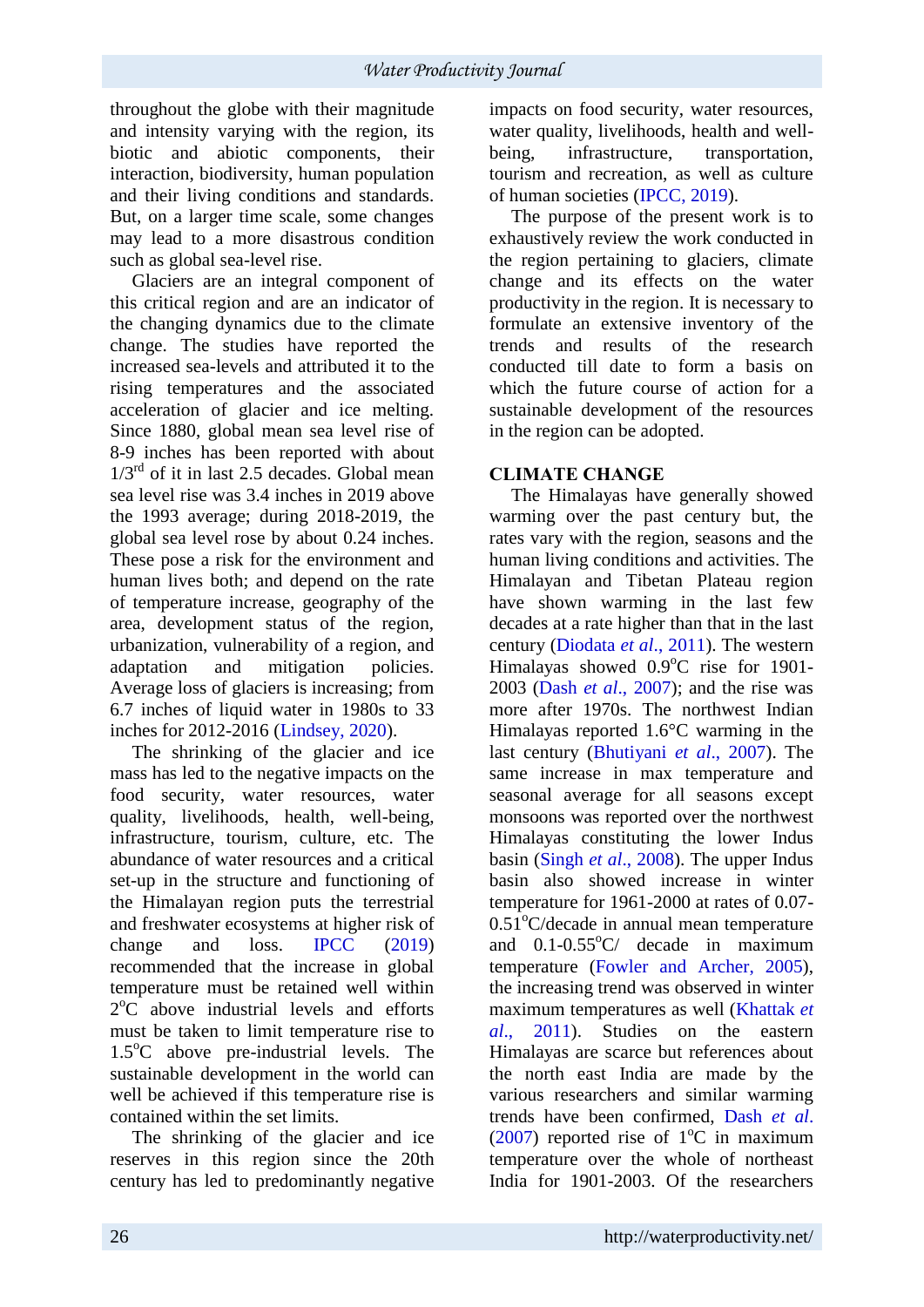suggest the warming trends, Jhajharia and Singh (2011) showed 0.2-0.8°C/decade increase in average temperature, 0.1-  $0.9^{\circ}$ C/decade in maximum temperature<br>and  $0.1$ - $0.6^{\circ}$ C/decade in minimum and  $0.1 - 0.6$ °C/decade in temperature, Immerzeel (2008) reported basin-wide warming trend in average temperature like global average for 1901- 2002 for the Brahmaputra basin in the eastern Indian Himalaya and Tibetan Plateau. Significant increase in annual maximum and minimum temperature for reported by many researchers in the Kashmir Valley of the Himalayas (Bhutiyani *et al*., 2008; Shekhar *et al*., 2010; Romshoo *et al*., 2015; Zaz *et al*., 2019; Romshoo *et al*., 2020a)

The warming trend was also reported for the Nepalese Himalaya in the last century (Shrestha *et al*., 1999) with the high Trans-Himalayan region showing the highest and the lowland region showing the lowest; these findings were found same for those concluded by Tse-ring *et al*.  $(2010)$ , also rise of  $0.5^{\circ}$ C in non-monsoon season for 1985-2002 was reported. The warming trends were reported for eastern Himalayas in China as well (Liu and Chen, 2000; Yunling and Yiping, 2005; Liu *et al*., 2006; Wang *et al*., 2008; Xu *et al*., 2008; You *et al*., 2008; Yang *et al*., 2011). The warming was more in the higher altitudes in China (Thompson *et al*., 2003; Liu *et al*., 2009; Qin *et al*., 2009); same was reported for Nepal (Shrestha *et al*., 1999) and upper Indus basin in Pakistan (Khattak *et al*., 2011). Winter season has showed higher rates of warming in most of the Himalayas (Bhutiyani *et al*., 2007. 2010; Shrestha *et al*., 1999; Shrestha and Devkota, 2010; Ali *et al*., 2019). This seasonal trend was also observed for the Tibetan Plateau (Liu and Chen, 2000; Du *et al*., 2004; You *et al*., 2008). In the Himalayan region, the highest warming rates were exhibited in the Yarlung Zangbo River basin at a rate of 0.29°C/decade followed by the northern Mt. Everest region at a rate of  $0.234^{\circ}$ C/decade) for 1971-2004; these rates are higher than the Chinese average (0.226°C/decade), the global average (0.148°C/decade) for the same period and the Indian average (0.22°C/decade) for 1971-2003 and the average for Tibetan Plateau<br>  $(0.24^{\circ} \text{C/decade})$  for 1971-2000  $(0.24\degree\text{C}/\text{decade})$  for (Kothawale and Rupa Kumar, 2005; Yang *et al*., 2006; Wu *et al*., 2007; You *et al*., 2007).

The projections of the temperature in the Himalayan region indicate the expected rise higher than the global average. IPCC AR4) project a median increase of 3.3°C by 2100 for the A1B SERS scenario for South Asia (Nakićenović *et al*., 2000), although these projections by GCM lack regional information, such as orographic features and summer monsoon considered extremely important in the Himalayas (Kumar *et al*., 2007; Lucas-Picher *et al*., 2011). Regional Climate Models (RCMs) refine the spatial scale and are better suited for more realistic projections in daily climatic extremes (Christensen *et al*., 2007), but the computational costs involved in RCMs are too high (Rummukainen, 2010) because of which the Himalayan region lacks a dedicated program like other regions around the globe. One of the commonly used climate models in the region is the PRECIS (Providing Regional Climates for Impacts Studies), which is based on the Hadley Centre's regional climate modeling system. The simulation shows an all-around warming over the Himalaya including Tibetan Plateau and the Indian subcontinent. The warming seems to be more pronounced over high-altitude areas in the northern parts of India, Nepal and Bhutan. Shah *et al*. (2020) concluded warmer climate in the upper Indus basin with expected projections of 2.36 degrees and 3.5 degrees under RCP4.5 scenario for 2041-2070 and 2071-2100 respectively and 2.92 degrees and 5.23 degrees increase under RCP8.5 for the two time zones.

Most of the studies (Tayal, 2019) reveal considerable warming in the whole Himalayan region especially for the later part of  $21<sup>st</sup>$  century, with higher rates for the winter season, and greater warming in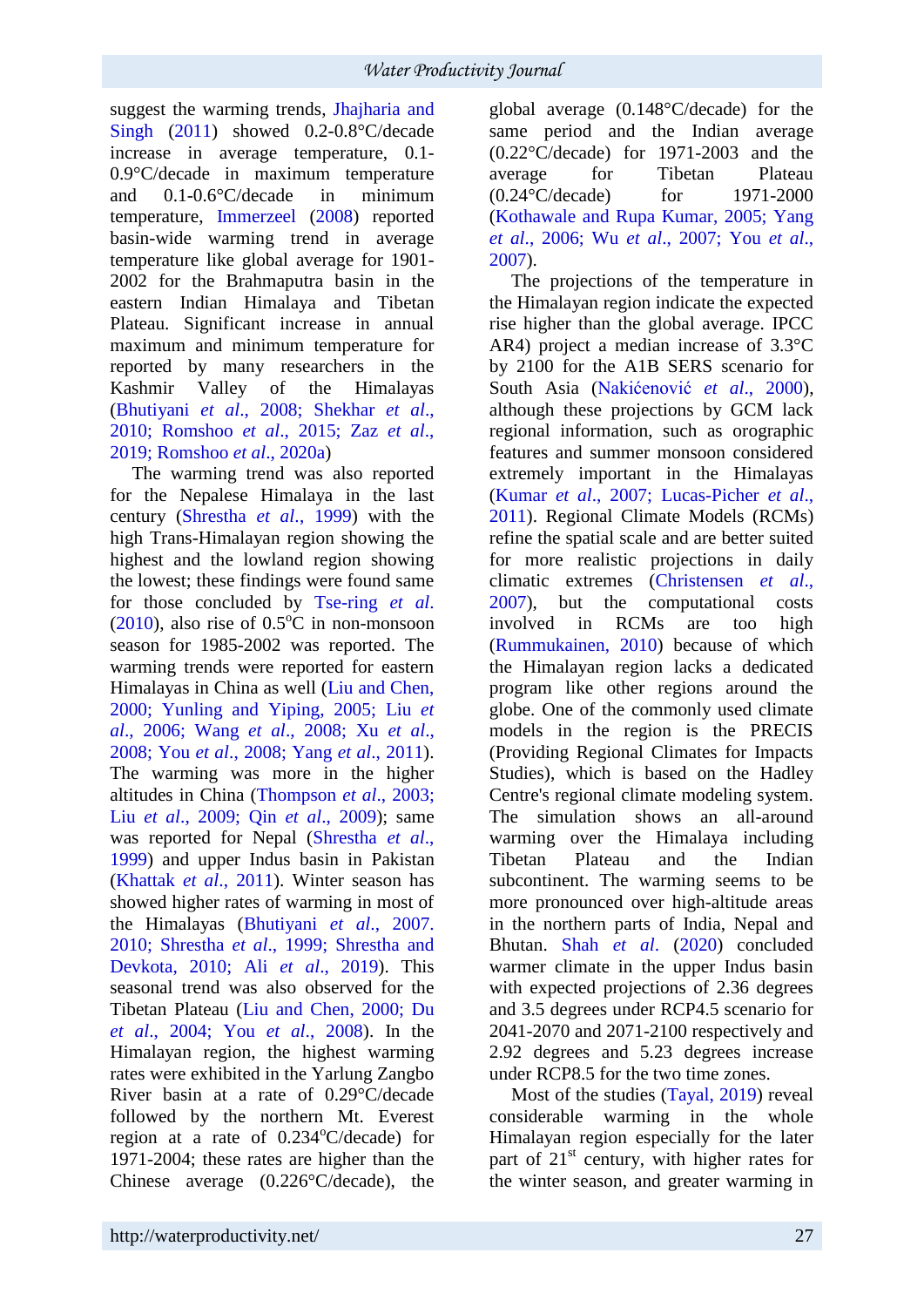the higher altitudes; also, the most affected area was the Yarlung Zangbo river basin. The results are same for the projections as well.

## **CLIMATE CHANGE IMPACTS**

The rising temperatures have affected the globe adversely and these are more amplified in a diverse and a critical region of the Himalayas. The impacts of the global warming have been felt on all the aspects of this complex ecosystem especially the water resources. The changes are reflected in the disrupted precipitation patterns, increased extreme climate events such as droughts, floods, altered stream flows, rapid melting of glaciers, increased glacial lakes, GLOFs etc. In this paper, the focus remains on the glaciers and their related events, as discussed in the following sections.

# *Precipitation*

Precipitation does not show a consistent trend over a longer time frame and has inconsistencies on spatial and seasonal levels as well. This may be attributed to the influence of local thermodynamic and orographic processes (Dimri and Dash, 2011).

Bhutiyani *et al*. (2010) observed significant downward trend in monsoon and average annual rainfall in the northwest Indian Himalaya for 1866-2006, similar trend was observed for 1960-2006 over the western Indian Himalaya region (Sontakke *et al*., 2009). A general trend of decreasing precipitation was observed in most of the regions (Guhathakurta and Rajeevan, 2008; Dimri and Dash, 2011) especially J and K and Uttarakhand while as increasing trends were observed in winter precipitation during 1961-1999 in the upper Indus Basin (Pakistan) but no long-term trend was observed for 1895- 1999 period (Archer and Fowler, 2004; Fowler and Archer, 2005).

Generally, precipitation shows decrease in the western Himalayas except for J&K where, monsoon and annual precipitation is increasing. Also, winter precipitation is decreasing in the western Indian Himalaya, but it is increasing in the upper Indus Basin (Pakistan). Also, an increasing trend has been observed in the annual precipitation for the Yarlung Zangbo basin for annual, winter and spring precipitation whereas, spatially inconsistent trend for Nepal and Bhutan was reported.

## *Glacier Retreat and Shrinkage*

Study of glaciers involves field observations, satellite imagery and photography. The Himalayan glaciers overall have reported considerable retreat over the past century except for the Karakoram region (Hewitt, 2005), the exception being because of the differing conditions in the region from the rest of the Himalayas such as orographic conditions, an all-year accumulation regime, concentration and role of avalanche, and ablation buffering due to thick debris cover.

The Western Himalayas reported retreat of glaciers through 1975-2007 (Pandey *et al*., 2011), the study observed satellite data and imagery of 26 glaciers in the region and observed maximum retreat rate for 1989/1992-2001 period. The Nepal region also reported glacier retreat for most of the glaciers in the Dudh Koshi basin for 1976- 2007 (Bajracharya and Mool, 2010). The famous Gangotri glacier in the Western Himalayas showed very high retreat rates through 1935-2005 but for the past two decades it showed relative stability (Kargel *et al*., 2011). In 2011, a study of about 286 glaciers across the Hindu Kush, Karakoram, western Indian Himalaya, Tibetan Plateau, West Kunlun Shan, and southern central Himalaya was conducted through satellites for 2000-2008 (Scherler *et al*., 2011), 58% of which showed stability or slow advancing and lied in the Karakoram range while as 65% of glaciers showed retreat most of which were in the monsoon-influenced regions. Most of the glaciers in the western Indian Himalayas and the northern central Himalayas and west Kunlun Shah showed retreat at high rates and it was observed that these areas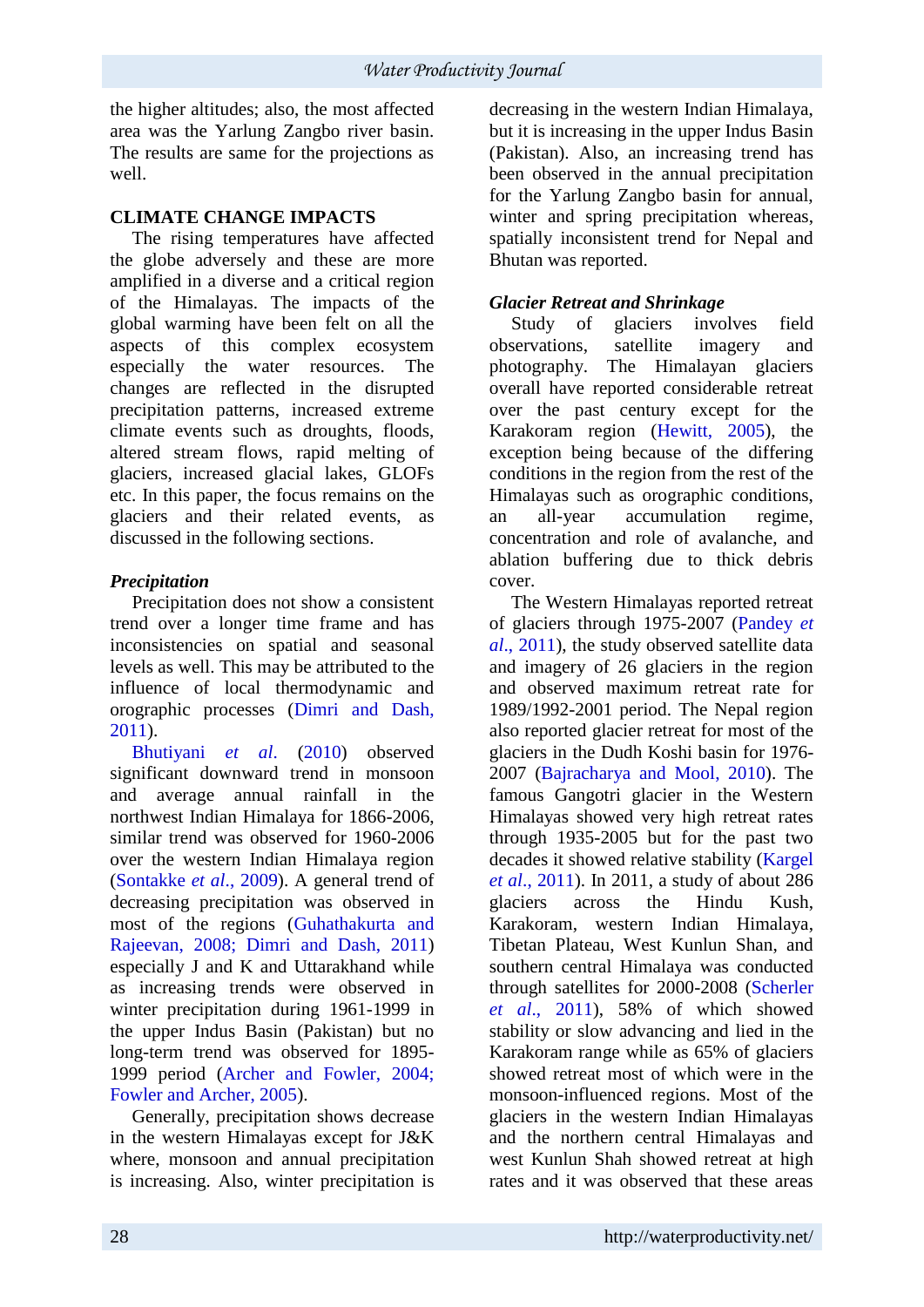had high concentration of debris-free glaciers. While as regions having higher concentration of debris cover showed relatively slower retreat rates such as in Nepal, Bhutan and the Hindu Kush. Western China showed higher retreat of glaciers especially the Tibetan Plateau where there is a large concentration of glaciers (Ding *et al*., 2006), for the analyzed glaciers it was found that about 4.5% of their combined areal coverage was lost over the past half century. In the Tibetan plateau, central and northwest regions showed relative stability whereas the surrounding mountain glaciers showed extensive areal loss. Yao *et al.* (2007) analyzed over 600 glaciers in the Tibetan Plateau and found retreat rates increasing from 90% for 1980-1990 to 95% for 1990- 2005. Mt. Qomolangma National Nature Preserve was studied for 1976-2006 and the retreat rates between -9.10±5.87 and -  $14.64 \pm 5.87$  ma<sup>-1</sup> with most retreat occurring at elevations of 4700-6400 m was observed (Nie *et al*., 2010; Yong *et al*., 2010). The retreating rate of glaciers was associated with the increasing temperature and decreasing precipitation in the region. Some of the glacier retreat data for the Himalayan region is given in Table 1.

Glacier area in the Nepal has shrinked considerably by 21% for 2001-2010 (Bajracharya *et al*., 2011), shrinking and fragmentation of glaciers was more in the central Nepal and at elevations less than 3500 masl, the glaciers completely disappeared. Bolch *et al*. (2008) reported loss of ice cover throughout 1962-2005 at an average rate of 0.12% per year with a higher rate of 0.24% per year for clean ice areas. 21% of glacier area of 466 glaciers in Nepal was lost for 1962-2007 (Kulkarni *et al*., 2007). Average glacier area loss of 16% of the 1868 glaciers studied in the Indian Himalayas was reported by Kulkarni *et al*. (2011).

#### *Streamflow*

The simulation studies conducted for this region project increased stream flows in Nepal (Fukushima *et al*., 1991; Braun *et al*., 1993; Shilpakar *et al*., 2009) which increase the chances of glacier lake outburst floods (GLOF) for a  $3^{\circ}$ C temperature rise. For a  $2^{\circ}$ C rise in temperature, Satluj basin showed a projected increase of 18% by snowmelt and 38% from snowmelt (Singh and Kumar, 1997). Three-year simulation for Satluj river was done for temperature rise

| <b>Glacier</b>     | <b>Region</b>                 | <b>Period</b> | <b>Average Rate</b><br>(m/yr) | <b>Researcher</b>                        |
|--------------------|-------------------------------|---------------|-------------------------------|------------------------------------------|
| Gangotri           | Western Indian Himalayas      | 1935-1971     | $-26.50$                      | (Bali et al., 2011)                      |
|                    |                               | 1971-2004     | $-17.50$                      | (Bali et al., 2011)                      |
|                    |                               | 2004-2005     | $-12.10$                      | (Kumar et al., 2008)                     |
|                    |                               | 2006-2010     | Stable                        | (Kargel <i>et al.</i> , 2011)            |
| Kangriz            | North West Indian Himalayas   | 1910-2007     | Stable                        | (Raina, 2009)                            |
| <b>Siachin</b>     | North West Indian Himalayas   | 1862-1909     | 15.42                         | (Ganjoo, 2010)                           |
|                    |                               | 1909-1929     | $-02.50$                      |                                          |
|                    |                               | 1929-1958     | $-14.00$                      |                                          |
|                    |                               | 1958-1985     | Stable                        |                                          |
|                    |                               | 1985-2004     | $-03.00$                      |                                          |
|                    |                               | 2004-2005     | Stable                        |                                          |
| Imja Glacier       | Eastern Himalayas             | 1976-2000     | $-34.00$                      | (Bajracharya and Mool, 2010)             |
|                    |                               | 2000-2007     | $-74.00$                      |                                          |
| Langdak            | <b>Western Himalayas</b>      | 1976-2000     | $-09.00$                      | (Bajracharya and Mool, 2010)             |
|                    |                               | 2000-2007     | $-44.00$                      |                                          |
| Rongbuk            | Mt. Qomolangma Nature Reserve | 1960-2000     | $-07.50$                      | (Yao et al., 2007)                       |
| Middle Rongbuk     | Mt. Qomolangma Nature Reserve | 1976-2006     | $-14.64$                      | (Nie et al., 2007)<br>(Ren et al., 2004) |
|                    |                               | 1966-1997     | $-08.70$                      |                                          |
|                    |                               | 1997-2001     | $-09.10$                      |                                          |
| East Rongbuk       | Mt. Qomolangma Nature Reserve | 1976-2006     | $-09.10$                      | (Nie et al., 2010)<br>(Ren et al., 2004) |
|                    |                               | 1966-1997     | $-05.50$                      |                                          |
|                    |                               | 1997-2001     | $-05.56$                      |                                          |
| Regiang            | Mt. Qomolangma Nature Reserve | 1976-2006     | $-65.95$                      | (Nie et al., 2010)                       |
| Naimonanyi Glacier | Western Nepal Himalayas       | 1976-2006     | $-04.80$                      | (Yao et al., 2007)                       |

**Table 1.** Glacier Retreat of some major glaciers (Gautam *et al*., 2013)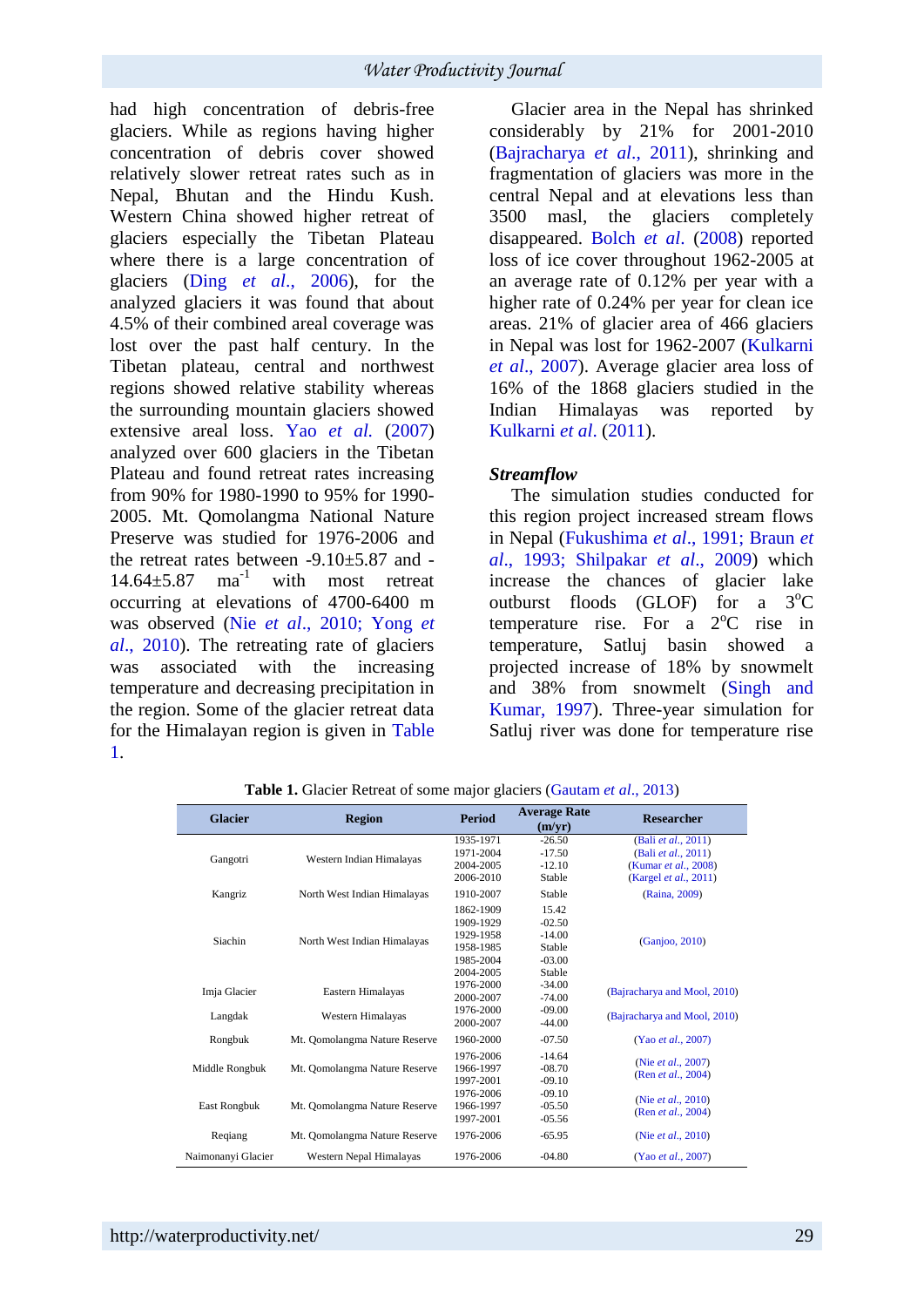of 1-3<sup>o</sup>C (Singh and Bengston, 2004), the basin showed reduction in melt in snowfed basin but increase in glacier-fed basin. For 2004-2040, Rathore *et al*. (2009) reported 40% reduction in glacier extent, 5-19% reduction in snow extent, and 8- 28% reduction in seasonal streamflow for 1°C temperature rise. The changing climate will result in short term increase in flows in most of the Chinese rivers attributed to accelerated glacier melting (Yao *et al*., 2007). Stream flow has indicated high sensitivity to temperature rise in the glacier-dominated regions (Zhang *et al*., 2011).

Rees and Collins (2006) predicted that the heavily glaciated catchment s showed increased stream flows of 150% and 170% of initial flow in 2050 and 2070 before complete disappearance of glaciers in 2086 and 2109 respectively in the west (Batura) and east (Langtang) glaciers. Immerzeel *et al*. (2009) projected decrease in flows by 8.4% in Indus, 17.6% in Ganges, and 19.6% in Brahmaputra basins in 2046- 2065 compared to 2001-2007 highlighting the importance of glacier melt contributions. Immerzeel *et al*. (2011) projected glacier shrinks and retreat (32% by 2035 and 75% by 2088) in the central and eastern Himalayas resulting in reduced glacier melt contribution to streamflow; however, the loss in glacier melt contribution is compensated by increased baseflow and runoff leading to an increase in total runoff of 4 mm/year.

Most of the studies on the Himalayan glaciers give account of lumped meltwater (snow and glacier melt combined) contribution to streamflow (Kumar *et al*., 2007; Singh *et al*., 2008; Immerzeel *et al*., 2010; Kaser *et al*., 2010) which leads to several contradictory conclusions by the researchers. For a better understanding of the impact of climate change on glaciers, glacier melt, and total melt water should be distinguished clearly; also, considerations need to be given to the variations in different seasons.

The changing climate poses the risk of flooding especially in the Brahmaputra River Basin and Koshi Basin. The increased events of flooding increase the sediment load of rivers which adversely affects the water quality, human health, agriculture, and hydraulic structures. Increased temperatures indicate an increase in evapotranspiration which will ultimately lead to drier catchments. Higher rates of glacier melting along with reduced snowfall will reflect upon decreased glacier mass. These impacts on the glaciers will reflect in a longer time frame and cause damages that are irreversible in nature.

# *Glacier Dynamics*

Researchers have observed that the glacier mass is more sensitive to the climate change than the areal extent of the glaciers. The glacier mass responds to the temperature fluctuations more quickly than other parameters such as flow rate and length which have longer response times (Kargel *et al*., 2011). It has been observed that the response time of Himalayan glaciers vary from 10-200 years (Kargel *et al*., 2011; Thompson *et al*., 2011). The data of the glaciers from the field directly has many limitations and hence is not sufficient to infer the decadal changes and projections.

Glacier retreat depends on precipitation, albedo, temperature, debris cover, slope, aspect, elevation etc. (Koul and Ganjoo, 2010; Venkatesh *et al*., 2011; Scherler *et al*., 2011). Debris plays an important part in the retreating rates, it slows down the retreat and such glaciers are relatively stable (Bolch *et al*., 2011; Scherler *et al*., 2011). Due to the dependence on these different parameters and the complexity, the response of glacier retreat is not quick and cannot be counted as a direct response of the changing climate, whereas the glacier mass (volume) directly responds to the climatic variations and can act as an ideal indicator (Haeberli and Hoelzle, 1995; Kargel *et al*., 2011). Number of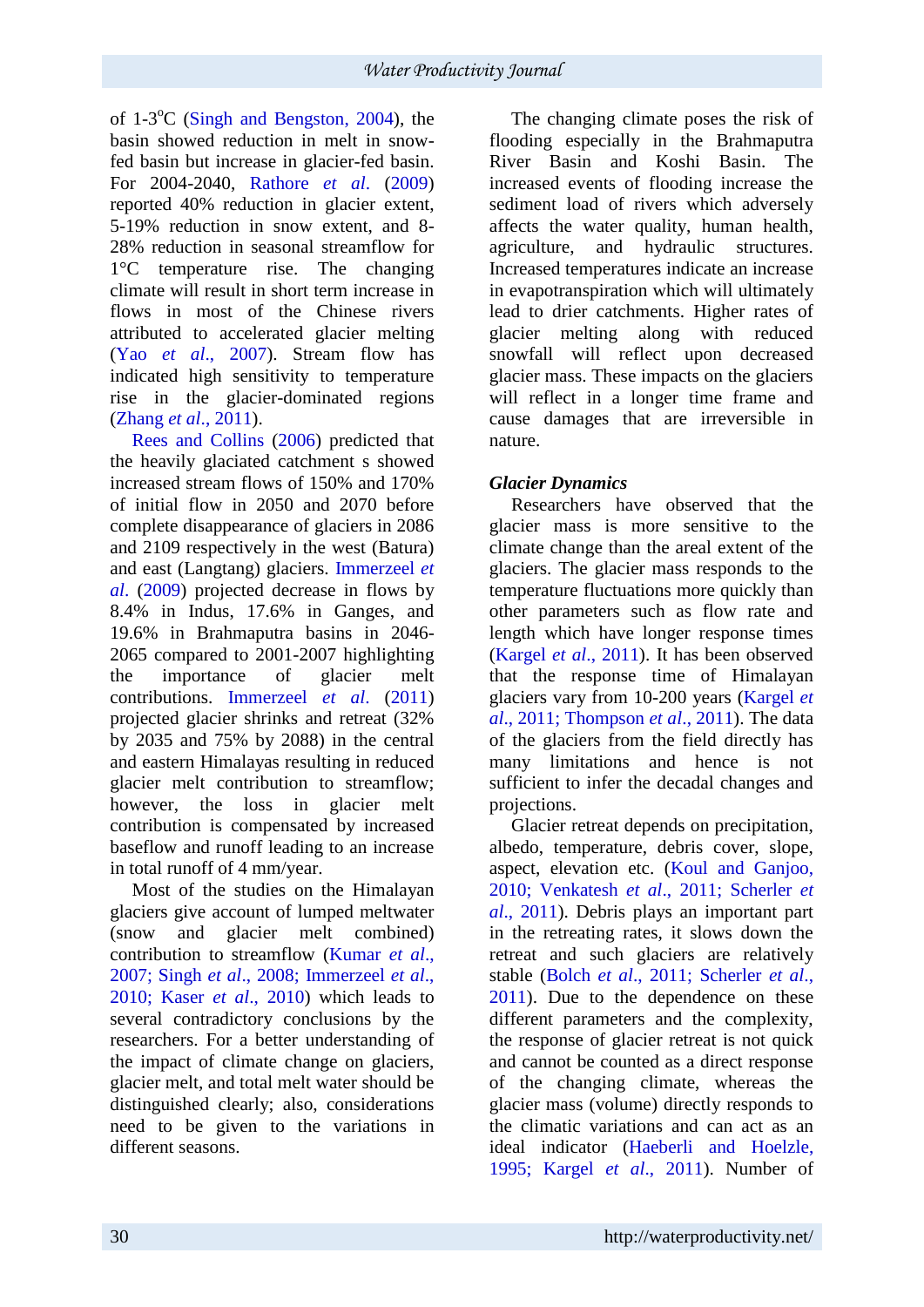researchers have reported decreasing mass of the glaciers throughout the Himalayas.

Mount Everest has been losing glacier mass since 1970 (Bolch *et al*., 2011). The accumulation of mass in most of the Himalayan glaciers in Nepal and China have stopped since 1950 (Kehrwald *et al*., 2008). Thinning of glaciers is distinct in the lower elevations (Bertheir *et al*., 2007).

Most of the glaciers depicted retreat with many of them losing on their mass and net accumulation. Hindu Kush glaciers are relatively stable or have low rates of retreat; Northwestern Himalayas, Karakoram and Pamir have shown mixed observations with retreat generally observed in Pamir; Western India, China and Nepal show varying rates of glacier retreat; eastern Nepal, Bhutan, Sikkim and southeast part of Xizang province of China are associated with large glacial lake formations since 1960 (Watanabe *et al*., 2009) due to the disintegration of many glaciers. Abdullah *et al*. (2020) concluded that the glaciers in the upper Indus basin have thinned at the rate of  $-0.35 \pm 0.33$ m/a which amount to the glacier stored water loss of  $70.32 \pm 66.69$  Gt during 2000-2012. Romshoo *et al*. (2020b) also observed substantive recession of glaciers in the upper Indus basin for 1980-2018.

# *GLOF*

Glaciers are often associated with glacier lakes. Due to the melting and glacier retreat, for the past century, there has been enormous increase in the formation of moraine-dammed glacial lakes (Evans and Clague, 1994; Bajracharya and Mool, 2010).

In comparison with the western Himalayas, the eastern Himalayas has huge number of glacier lakes. It has been a common observation of the researchers that from 1960-2001 the number of glacier lakes has increased tremendously, and the existing lakes have grown in their size (Bajracharya and Mool, 2010). Kulkarni *et al*. (2011) reported five-fold increase in Lonak Lake for 1976-2007; in Mt. Qomolangma Nature Preserve in China, Yong *et al*. (2010) reported 64.7% increase in glacial lakes for 1976-2006. Global warming creates a favorable environment for expansion of existing glacier lakes and formation of new lakes. These moraine dam lakes pose a great risk to human life and property depending upon the local topography, geological, and glaciological processes (Watanabe *et al*., 2009; Reynolds and Taylor, 2004). They release massive amount of water in a destructive way without giving any buffer time.

# **CHALLENGES**

The present paper focuses on the important research pertaining to the Himalayan glaciers in the light of climate change. An exhaustive survey of the literature highlights some important points which will help in drafting sustainable management practices of the water resources in the region. It is clearly deduced from the survey that the whole Himalayan region exhibits warming trends at varying rates depending on the topography and other climatic conditions and decreasing precipitation along with increased frequency of extreme climate events. Since, this region is highly glaciated, it has been suggested by most of the researchers that these glaciers can be an indicator of the global warming. Glaciers are highly sensitive to the temperature variation especially the glacier mass. It has been observed that throughout the Himalayas except for Karakoram, the glaciers report considerable loss in their areal extent as well as their mass/volume. This change is reflected in the short-term increased stream flows. But the projections indicate drier basins in the longer run which will affect the humans adversely. One more phenomenon associated with these glaciers is the expansion of glacier lakes which pose greater threat to the habitations in the mountain regions. The number of glacier lakes has showed drastic increase especially in the eastern Himalayas, these are mostly moraine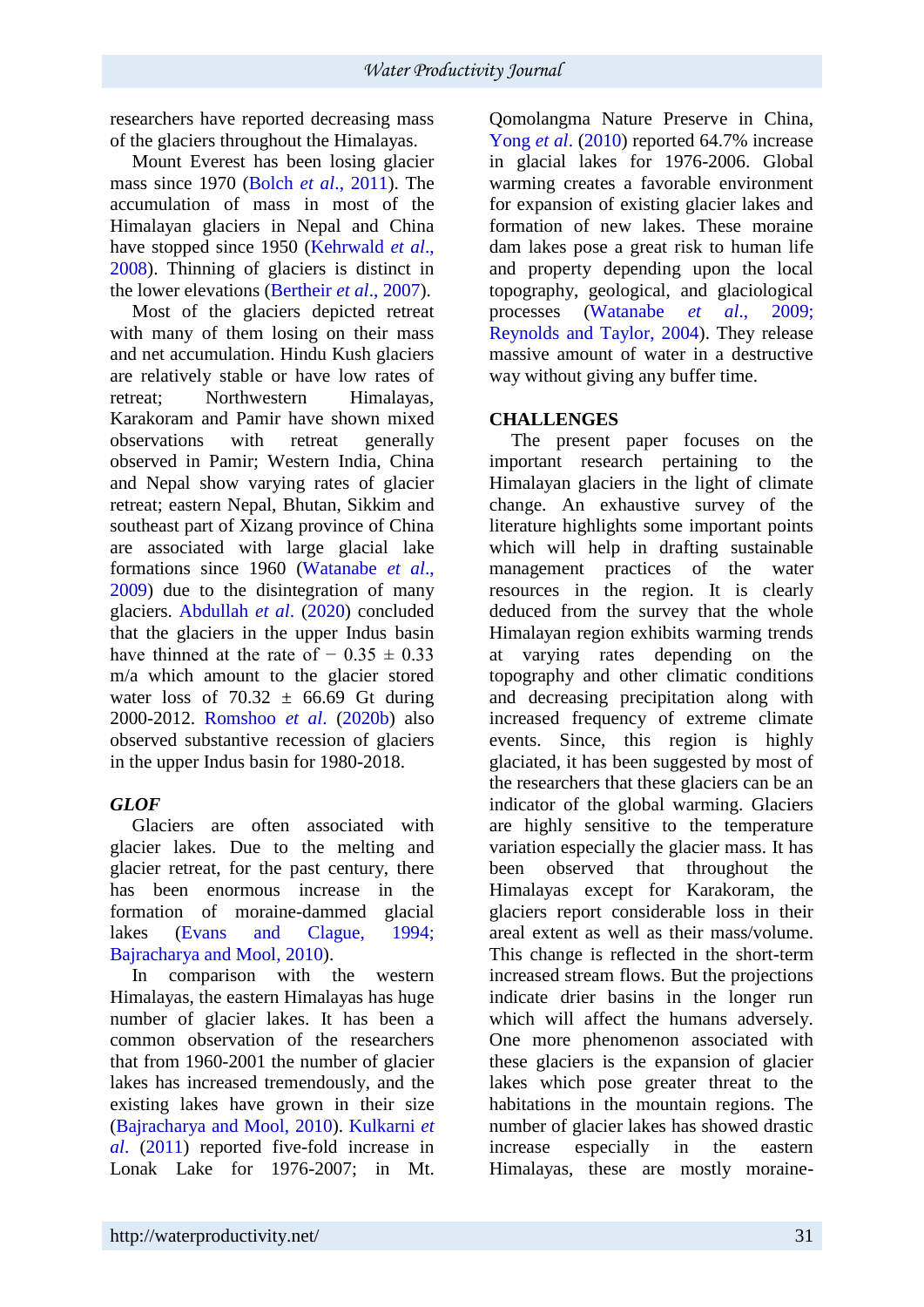dammed lakes which are susceptible to outbursts and are a threat to human life and property.

It can clearly be inferred by the previous studies that the region which at present is rich in all types of natural resources especially the water reserves has started to show signs of water stress. It has been deduced that the zone may soon fall under the category of water scare zones. The increased population, ever increasing urbanization leads to the increase in energy and water demands which will substantially stress the natural reserves in the region.

This stress will be clearly visible in the financial status of the region, energy sector and the overall development patterns. It will have a degrading impact on the water productivity of the zone and the ecological aspects.

The studies reveal that although the studies on the glaciers in the Himalayas have been taken up, but an updated inventory and the subsequent inferences need to be validated properly in order to contain the drastic impacts that the climate change can reflect upon by way of change in the glacier extent and dynamics.

### **SUGGESTIONS**

The extensive study of the results obtained till date can be rightly used to suggest some major points for the study area.

The increasing water demands in the area requires the energy sector to judiciously utilize the resources adopting a comprehensive approach. Water conservation and a sustainable management is a must to deal with the water stress imposed in this region due to various factors. The region needs to focus on the development of water harvesting techniques as an important technique to address climate change scenario. Integrated watershed development approach is the need of the hour.

An elaborate and updated inventory of the glaciers and their present status is a must to elaborate on the impacts of warming on their glacier dynamics and the effect it imposes on the water productivity of the region. Environmental Impact Assessment of all of the water projects in the region will help in retarding the adverse impacts on the climate and help in tackling the issue of water in this critical region.

In addition to the water stress, the increasing temperatures lead to rapid melting of glaciers and an increase in the stream flows, this temporary increased trend is a major cause of the increase in the intensity and frequency of floods which pose a greater threat to the environment and humans. It is necessary to adopt integrated and sustainable management programs in the region. In view of the importance of glaciers in the region's economy and growth, it is the need of the hour to incorporate glacier modules in the soil assessment techniques in the region to integrate the glacier response in the studies of the region.

### **REFERENCES**

- Abdullah, T., Romshoo, S. A. and Rashid, I. (2020). The satellite observed glacier mass changes over the Upper Indus Basin during 2000-2012. Scientific Reports, https://doi.org/10.1030/s41598-020-71281-7.
- Ali, S. H. B., Shafqat, M. N., Eqani, S. A. M. A. S. and Shah, S. T. A. (2019). Trends of climate change in the upper Indus basin region, Pakistan: implications for cryosphere. Environmental Monitoring Assessment, 191: 51, doi: 10.1007/s10661-018-7184-3.
- Archer, D. R. and Fowler, H. J. (2004). Spatial and Temporal Variations in Precipitation in the Upper Indus Basin, Global Teleconnections and Hydrological Implications. Hydrology and Earth System Sciences, 8: 47-61.
- Bajracharya, S. R. and Mool, P. (2010). Glaciers, Glacial Lakes and Glacial Lake Outburst Floods in the Mount Everest Region, Nepal. Annals of Glaciology, 50: 81-86.
- Bajracharya, S. R., Maharjan, S. B. and Shrestha, F. (2011). Glaciers Shrinking in Nepal Himalaya. In J Blanco and H Kheradmand (Eds.) Climate Change-Geophysical Foundations and Ecological Effects, ISBN: 978-953-307-419-1. pp. 445-457.
- Bali, R., Agarwal, K. K., Ali, S. N. and Srivastava P. (2011). Is the Recessional Pattern of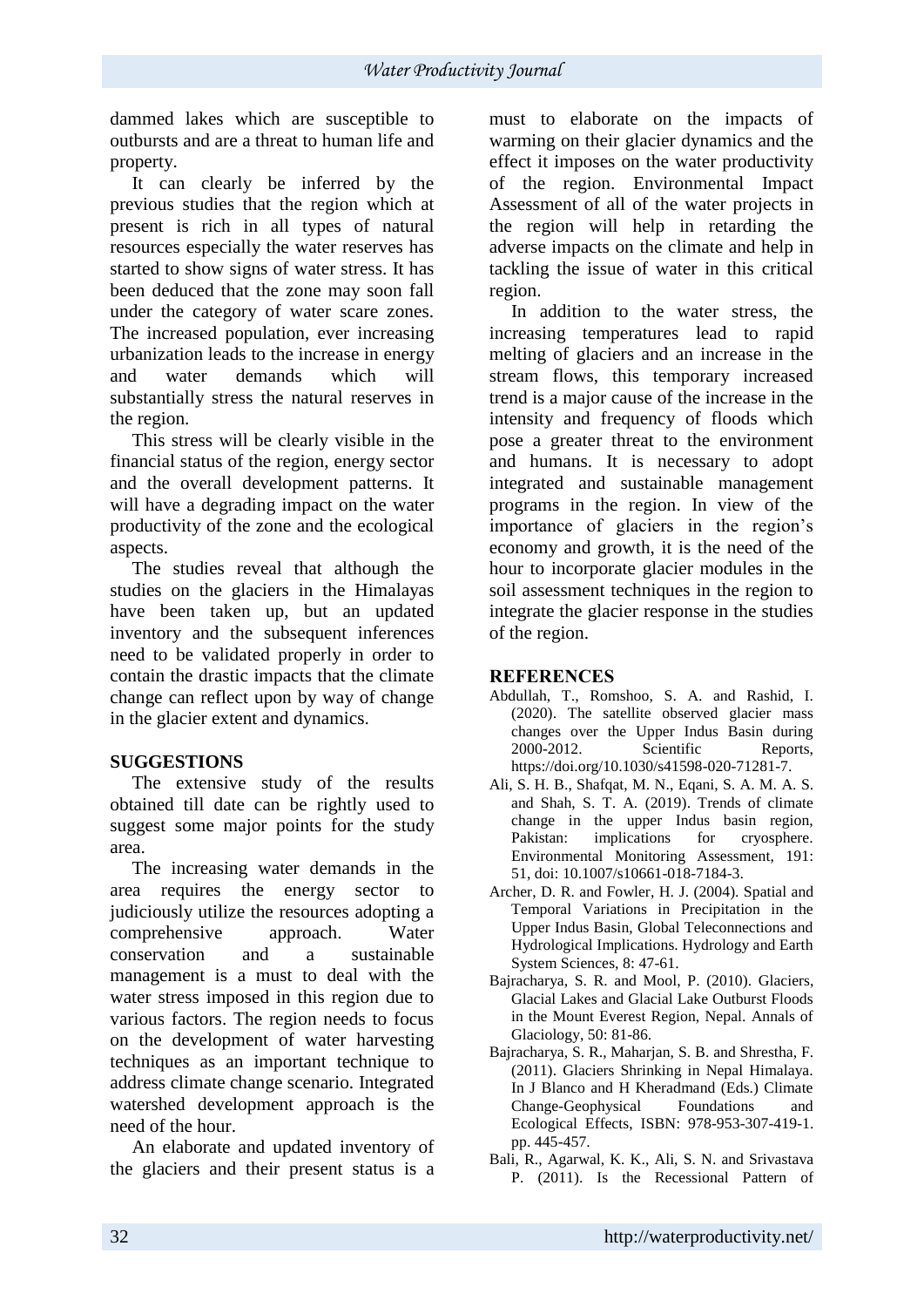Himalayan Glaciers Suggestive of Anthropogenically Induced Global Warming? Arabian Journal of Geosciences, 4: 1087-1093.

- Barnett, T. P., Adam, J. C. and Lettenmaier, D. P. (2005). Potential Impacts of a Warming Climate on Water Availability in Snow-dominated Regions. Nature, 438: 303-309.
- Berthier, E., Arnaud, Y., Kumar, R., Ahmad, S., Wagnon, P. and Chevallier, P. (2007). Remote Sensing Estimates of Glacier Mass Balances in the Himachal Pradesh (Western Himalaya, India). Remote Sensing of Environment, 108: 327-338.
- Bhutiyani, M. R., Kale, V. S. and Pawar, N. J. (2007). Long-term Trends in Maximum, Minimum and Mean Annual Air Temperatures Across the Northwestern Himalaya During the Twentieth Century. Climatic Change, 85: 159- 177.
- Bhutiyani, M. R., Kale, V. S. and Pawar, N. J. (2010). Climate Change and the Precipitation Variations in the Northwestern Himalaya: 1866–2006. International Journal of Climatology, 30: 535-548.
- Bhutiyani, M. R., Kale, V. S. and Pawar, N. J. (2008). Changing the stream flow patterns in the rivers of Northwestern Himalaya: implication of global warming in the 20th century. Current Science, 95(5): 618-626.
- Bolch, T., Buchroithner, M., Pieczonka, T. and Kunert, A. (2008). Planimetric and Volumetric Glacier Changes in the Khumbu Himal, Nepal, since 1962 Using Corona, Landsat TM and ASTER Data. Journal of Glaciology, 54: 592- 600.
- Bolch, T., Pieczonka T. and Benn, D. I. (2011). Multi-decadal Mass Loss of Glaciers in the Everest Area (Nepal Himalaya) Derived from Stereo Imagery. The Cryosphere, 5: 349-358.
- Braun, L. N., Grabs, W. and Rana, B. (1993). Application of a Conceptual Precipitation-Runoff Model in the Langtang Kfaola Basin, Nepal Himalaya. Proceedings of the Kathmandu Symposium, November 1992. IAHS publ, no. 218: 221-237.
- Christensen, J. H., Hewitson, B., Busuioc, A., Chen, A., Gao, X., Held, I., Jones, R., Kolli, R. K., Kown, W. T., Laprise, R., Magana Rueda, V., Mearns, L., Menendez, C. G., Raisanen, J., Rinke, A., Sarr, A. and Whetton, P. (2007). Regional climate projections. In: Solomon S, D Qin, M Manning, Z Chen, M Marquis et al. (Eds.) Climate Change 2007: The Physical Science Basis. Contribution of Working Group I to the Fourth Assessment Report of the Intergovernmental Panel on Climate Change. Cambridge University Press, Cambridge, UK and New York. pp. 996.
- Cruz, R. V., Harasawa, H., Lal, M., Wu, S., Anokhin, Y., Punsalmaa, B., Honda, Y., Safari,

M., Li, C. and Huu Ninh, N. (2007). Asia. Climate Change 2007: Impacts, Adaptation and Vulnerability. In ML Parry, OF Canziani, JP Palutikof, PJ Van Der Linden, CE Hanson (Eds.) Contribution of Working Group II to the<br>Fourth Assessment Report of the Assessment Report of the Intergovernmental Panel on Climate Change. Cambridge University Press, Cambridge, UK. pp. 469-506.

- Dash, S. K., Jenamani, R. K., Kalsi, S. R. and Panda S. K. (2007). Some Evidence of Climate Change in Twentieth-century India. Climatic Change, 85: 299-321.
- Dimri, A. P. and Dash, S. K. (2011). Wintertime Climatic Trends in the Western Himalayas.<br>Climatic Change. doi:10.1007/s10584-011-Change. doi:10.1007/s10584-011-0201-y.
- Ding, Y., Liu, S., Li, J. and Shangguan, D. (2006). The Retreat of Glaciers in Response to Recent Climate Warming in Western China. Annals of Glaciology, 43: 97-105.
- Diodato, N., Bellocchi, G. and Tartari, G. (2011). How do Himalayan areas respond to global warming? International Journal of Climatology. doi: 10.1002/joc.2340.
- Du, M., Kawashima, S., Yonemura, S., Zhang, X. and Chen, S. (2004). Mutual influence between human activities and climate change in the Tibetan Plateau during recent years. Global and Planetary Change, 41(3): 241-249.
- Evans, S. G. and Clague, J. J. (1994). Recent Climatic Change and Catastrophic Geomorphic Processes in Mountain Environments. Geomorphology, 10: 107-128.
- Fowler, H. J. and Archer, D. R. (2005). Hydroclimatological Variability in the Upper Indus Basin and Implications for Water Resources. Regional Hydrological Impacts of Climatic Change—Impact Assessment and Decision Making, 295: 131–138.
- Fukushima, Y., Watanabe, O. and Higuchi K. (1991). Estimation of Streamflow Change by Global Warming in a Glacier-covered High Mountain Area of the Nepal Himalaya. 20th General Assembly of the International Union of Geodesy and Geophysics, Vienna, Austria, Aug. 11-24: 181-188.
- Ganjoo, R. K. (2010). Are secular movements in the glaciers of Ladakh Mountains, Ladakh (J & K State, India) a response to climate change? International Symposium Benefiting from Earth Observation, ICIMOD, Kathmandu, Oct. 4-6.
- Gautam, M. R., Timilsina, G. R. and Acharya, K. (2013). Climate Change in the Himalayas. Policy Research Working Paper, 6516, The World Bank Research Group Environment and Energy Team, June 2013.
- Guhathakurta, P. and Rajeevan, M. (2008). Trends in the Rainfall Pattern over India. International Journal of Climatology, 28: 1453-1469.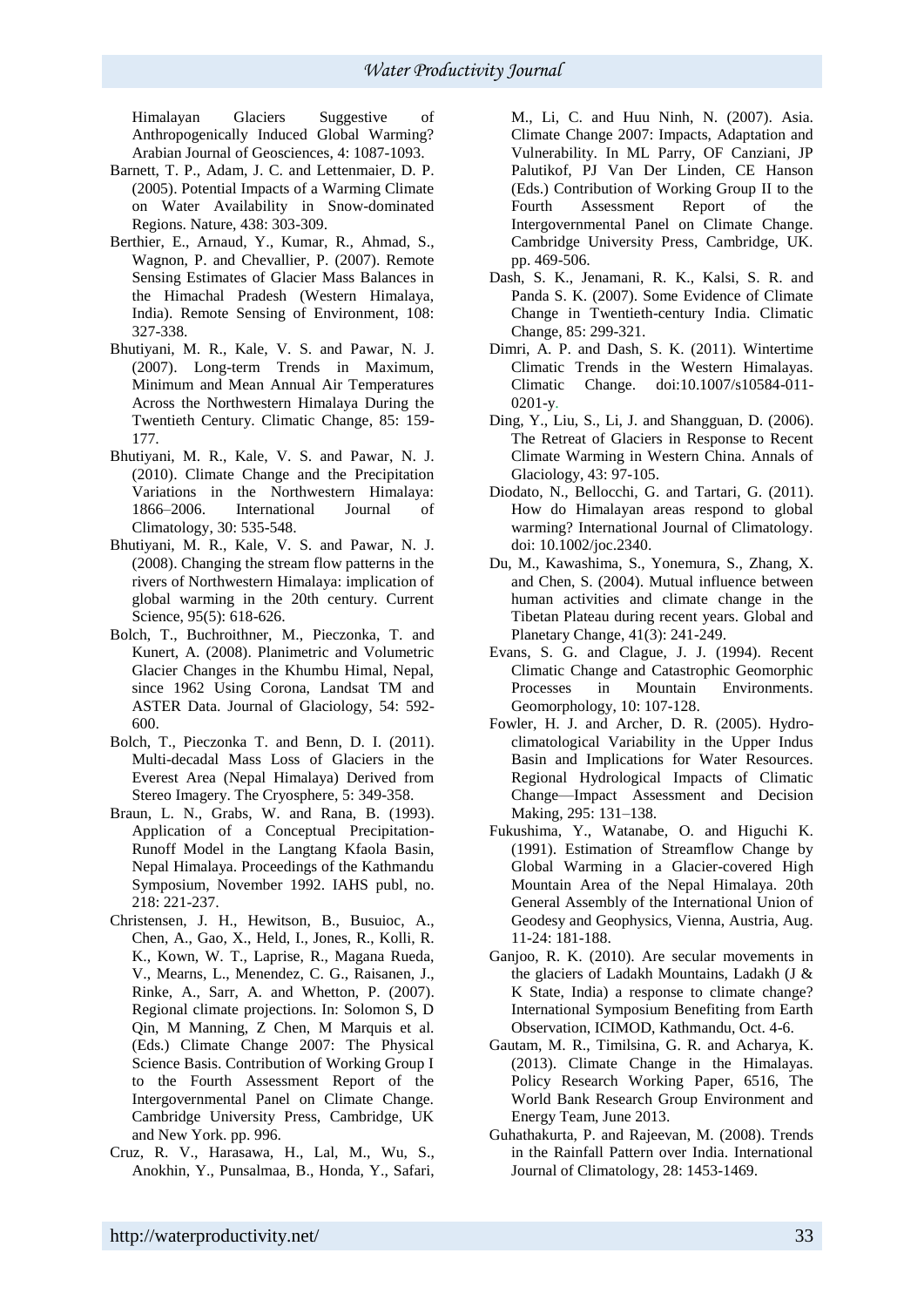- Haeberli, W. and Hoelzle, M. (1995). Application of Inventory Data for Estimating Characteristics of and Regional Climate-change Effects on Mountain Glaciers: A Pilot Study with the European Alps. Annals of Glaciology, 21: 206- 212.
- Hewitt, K. (2005). The Karakoram Anomaly? Glacier Expansion and the 'Elevation Effect,' Karakoram Himalaya. Mountain Research and Development, 25: 332-340.
- Immerzeel, W. W., Droogers, P., De Jong, S. M. and Bierkens, M. F. P. (2009). Large-scale monitoring of snow cover and runoff simulation in Himalayan river basins using remote sensing. Remote Sensing of Environment, 113: 40-49.
- Immerzeel, W. W., Van Beek, L. P. H. and Bierkens, M. F. P. (2010). Climate Change Will Affect the Asian Water Towers. Science 328: 1382-1385.
- Immerzeel W. W, van Beek, L. P., Konz, M., Shrestha A. B and Bierkens, M. F. (2011) Hydrological response to climate change in a glacierized catchment in the Himalayas. Climatic Change. doi: 10.1007/s10584-011- 0143-4.
- IPCC. (2018). In: Global Warming of 1.5oC. An IPCC Special Report on the impacts of global warming of 1.5oC above pre-industrial levels and related global greenhouse gas emission pathways, in the context of strengthening the global response to the threat of climate change, sustainable development, and efforts to eradicate poverty.
- IPCC. (2019). Special Report on the Ocean and Cryosphere in a Changing Climate. In press
- Jhajharia, D. and Singh, V. P. (2011). Trends in Temperature, Diurnal Temperature Range and Sunshine Duration in Northeast India. International Journal of Climatology, 31: 1353- 1367.
- Kargel, J. S., Cogley, J. G., Leonard, G. J., Haritashya, U. and Byers, A. (2011). Himalayan Glaciers: The Big Picture Is a Montage. Proceedings of the National Academy of Sciences, 108: 14709-14710.
- Kaser, G., Großhauser, M. and Marzeion, B. (2010). Contribution Potential of Glaciers to Water Availability in Different Climate Regimes. Proceedings of the National Academy of Sciences, 107: 20223-20227.
- Kehrwald, N. M., Thompson, L., Tandong, Y., Mosley-Thompson, E., Schotterer, U., Alfimov, V., Beer, J., Eikenberg, J. and Davis, M. (2008). Mass Loss on Himalayan Glacier Endangers Water Resources. Geophysical Research Letters, 35: L22503, doi: 10.1029/2008GL035556.
- Khattak, M. S., Babel, M. S., and Sharif, M., (2011). Hydro-meteorological Trends in the Upper Indus River Basin in Pakistan. Clim Res, 46: 103-119.
- Kothawale, DR. and Rupa Kumar, K. (2005). On the Recent Changes in Surface Temperature Trends over India. Geophysical Research Letters. 32: L18714, doi: 10.1029/2005GL023528.
- Koul, M. N. and Ganjoo, R. K. (2010). Impact of inter-and intra-annual variation in weather parameters on mass balance and equilibrium line altitude of Naradu Glacier (Himachal Pradesh), NW Himalaya, India. Climatic change, 99: 119-139.
- Kulkarni, A. V., Rathore, B. P., Singh, S. K. and Bahuguna, I. M. (2011). Understanding Changes in the Himalayan Cryosphere Using Remote Sensing Techniques. International Journal of Remote Sensing, 32: 601-615.
- Kulkarni, A. V., Bahuguna, I. M., Rathore, B. P., Singh, S. K., Randhawa, S. S., Sood, R. K. and Dhar, S. (2007). Glacial retreat in Himalaya using Indian Remote Sensing satellite data. Current Science, 92: 69-74.
- Kumar, K., Dumka, R. K., Miral, M. S., Satyal, G. S. and Pant, M. (2008). Estimation of Retreat Rate of Gangotri Glacier Using Rapid Static and Kinematic GPS Survey. Current Science, 94: 258-262.
- Kumar, V., Singh, P. and Singh, V. (2007). Snow and glacier melt contribution in the Beas River at Pandoh Dam, Himachal Pradesh, India. Hydrological Sciences Journal, 52: 376-388.
- Lindsey, R. (2020). Climate Change: Global Sea Level. Climate Watch Magazine.
- Liu, X. and Chen, B. (2000). Climatic Warming in the Tibetan Plateau During Recent Decades. International Journal of Climatology, 20: 1729- 1742.
- Liu, X., Cheng, Z., Yan, L. and Yin, Z. Y. (2009). Elevation Dependency of Recent and Future Minimum Surface Air Temperature Trends in the Tibetan Plateau and Its Surroundings. Global and Planetary Change, 68: 164-174.
- Liu, X., Yin, Z. Y., Shao, X. and Qin, N. (2006). Temporal Trends and Variability of Daily Maximum and Minimum, Extreme Temperature Events, and Growing Season Length over the Eastern and Central Tibetan Plateau During 1961–2003. Journal of Geophysical Research, 111: D19109, doi: 10.1029/2005JD006915.
- Lucas-Picher, P., Christensen, J. H., Saeed, F., Kumar, P., Asharaf, S., Ahrens, B., Wiltshire, A., Jacob, D. and Hagemann, S., (2011). Can regional climate models represent the Indian monsoon? Journal of Hydrometeorology, 12: 849-868.
- Nakićenović, N., Alcamo, J., Davis, G., De Vries, B., Fenhann, J., Gaffin, S., Gregory, K., Grübler, A., Jung, T. Y. and Kram, T. (2000). IPCC Special Report on Emissions Scenarios (SRES). Cambridge: Cambridge University Press. ISBN: 92-9169-113-5.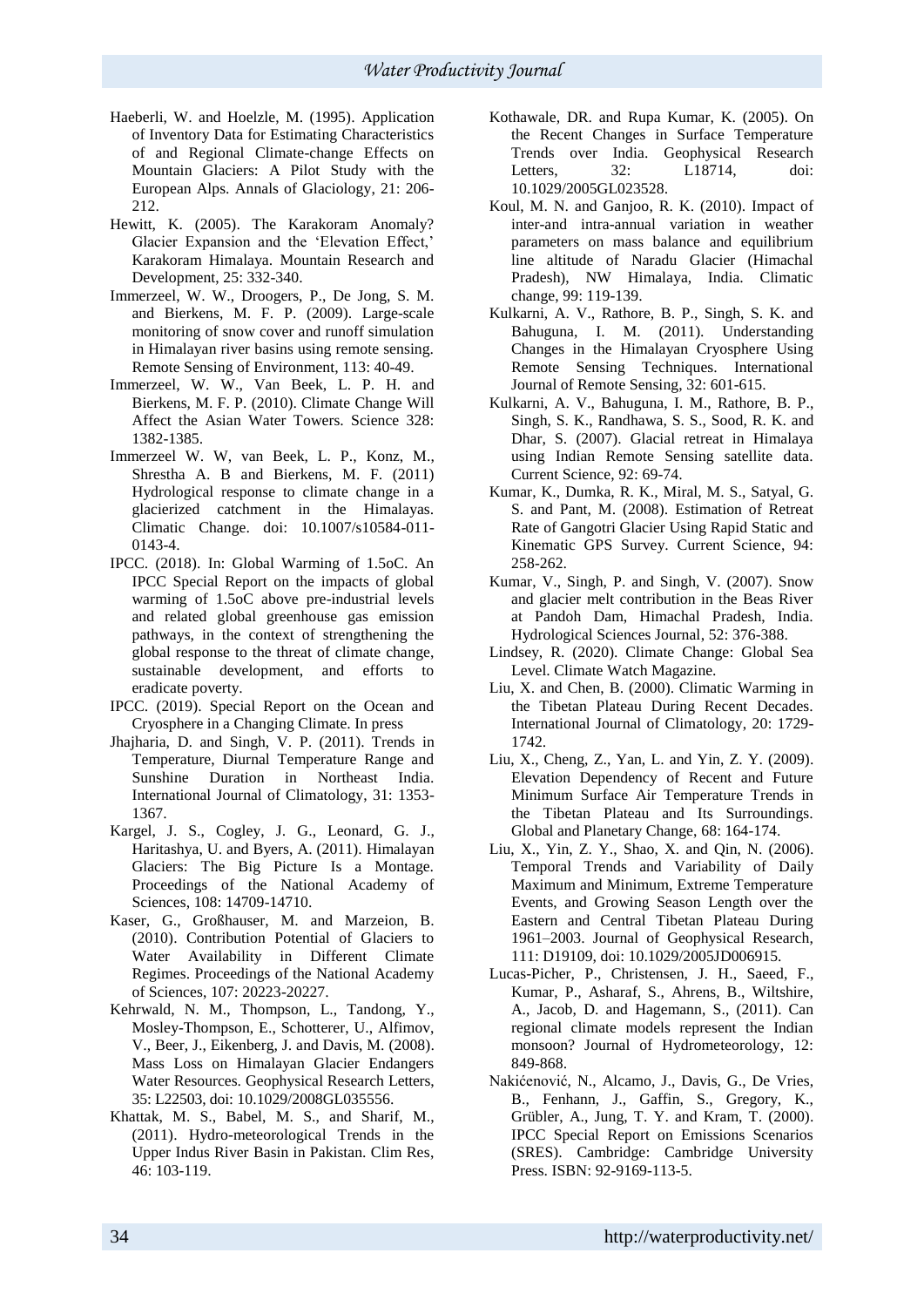- Pandey, A. C., Ghosh, S. and Nathawat, MS. (2011). Evaluating patterns of temporal glacier changes in Greater Himalayan Range, Jammu and Kashmir, India. Geocarto International, 26: 321-338.
- Qin, J., Yang, K., Liang, S. and Guo, X. (2009). The Altitudinal Dependence of Recent Rapid Warming over the Tibetan Plateau. Climatic Change, 97: 321-327.
- Raina, V. K. (2009). Himalayan Glaciers: A Stateof-art Review of Glacial Studies, Glacial Retreat and Climate Change. MOEF Discussion Paper. Science & Public Policy Institute Reprint Series.
- Rathore, B. P., Kulkarni, A. V. and Sherasia, N. K. (2009). Understanding Future Changes in Snow and Glacier Melt Runoff Due to Global Warming in Wangar Gad Basin, India. Current Science, 97: 1077-1081.
- Rees, H. G. and Collins, D. N. (2006). Regional Differences in Response of Flow in Glacier Fed Himalayan Rivers to Climatic Warming. Hydrological Processes, 20: 2157-2169.
- Ren, J., Qin, D., Kang, S., Hou, S., Pu, J. and Jing, Z. (2004). Glacier variations and climate warming and drying in the central Himalayas. Chinese Science Bulletin, 49: 65-69.
- Reynolds, J. M. and Taylor, P. J. (2004). Review on: Inventory of Glaciers, Glacial Lakes and Glacial Lake Outburst Floods, Monitoring and Early Warning Systems in the Hindu Kush-Himalaya Region: Bhutan. Mountain Research and Development, 24(3): 272-274.
- Romshoo, S. A., Dar, R. A., Rashid, I., Marazi, A., Ali, N. and Zaz, S. N. (2015). Implications of shrinking cryosphere under changing climate on the streamflows in the Lidder catchment in the Upper Indus Basin, India. Arctic, Antarctic, and Alpine research, 47(4): 627-644.
- Romshoo, S. A., Bashir, J. and Rashid, I. (2020a). Twenty-first century-end climate scenario of Jammu and Kashmir Himalaya, India, using ensemble climate models. Climatic Change. https://doi.org/10.1007/s10584-020-02787-2.
- Romshoo, S. A., Fayaz, M., Meraj, G., Bahugana, I. M. (2020b). Satellite observed glacier recession in the Kashmir Himalaya, India, from 1980 to 2018.
- Scherler, D., Bookhagen, B. and Strecker, M. R. (2011). Spatially Variable Response of Himalayan Glaciers to Climate Change Affected by Debris Cover. Nature Geoscience 4: 156- 159.
- Schild, A. (2008). ICIMOD's Position on Climate Change and Mountain Systems. Mountain Research and Development, 28: 328-331.
- Shah, M. I., Khan, A., Akbar, T. A., Hassan, Q. K., Khan, A. J. and Dewan, A. (2020). Predicting hydrologic responses to climate changes in highly glacierized and mountainous region of Upper Indus Basin. Royal Societ Open Science

7: 191957 doi: 10.1098/rsos.191957

- Shekhar, M. S., Chand, H., Kumar, S., Srinivasa, K. and Ganju, A. (2010). Climate-change studies in the western Himalaya. Annals of Glaciology, 51(54): 105-112.
- Shilpakar, R. B., Shakya, N. M. and Hiratsuka, A. (2009). Impact of climate change on snowmelt runoff: A case study of Tamakoshi basin in Nepal. International Symposium on Society for Social Management Systems, SSMS2009, Kochi, Japan, Internet Journal, SMS09-124.
- Shrestha, A. B. and Devkota, L. (2010). Climate change in the Eastern Himalayas: Observed trends and model projections; Climate change impact and vulnerability in the Eastern Himalayas- Technical Report 1, Kathmandu, Nepal. ICIMOD. ISBN: 978-92-9115-153-0.
- Shrestha, A. B., Wake, C. P., Mayewski, P. A. and Dibb, J. E. (1999). Maximum Temperature Trends in the Himalaya and Its Vicinity: An Analysis Based on Temperature Records from Nepal for the Period 1971-94. Journal of Climate, 12: 2775-2786.
- Singh, P. and Bengtsson, L. (2004). Hydrological Sensitivity of a Large Himalayan Basin to Climate Change. Hydrological Processes, 18: 2363-2385.
- Singh, P. and Kumar, N. (1997). Impact Assessment of Climate Change on the Hydrological Response of a Snow and Glacier Melt Runoff Dominated Himalayan River. Journal of Hydrology, 193: 316-350.
- Singh, P., Umesh, K. H. and Kumar, N. (2008). Modelling and estimation of different components of streamflow for Gangotri Glacier basin, Himalayas/Modélisation et estimation des différentes composantes de l'écoulement fluviatile du bassin du Glacier Gangotri, Himalaya. Hydrological Sciences Journal, 53: 309-322.
- Sontakke, N. A., Singh, H. N. and Singh, N. (2009). Monitoring Physiographic Rainfall Variation for Sustainable Management of Water Bodies in India. In MK Jha Springer (Ed.) Natural and Anthropogenic Disasters: Vulnerability, Preparedness and Mitigation, The Netherlands. pp. 293-331.
- Tayal, S. (2019). Climate Change Impacts on Himalayan Glaciers and Implications on Energy Security of India. TERI Discussion Paper, New Delhi: The Energy and Resource Institute, India.
- Thompson, L. G., Mosley-Thompson, E., Davis, M. E. and Brecher, H. H. (2011). Tropical glaciers, recorders and indicators of climate change, are disappearing globally. Annals of Glaciology, 52: 23-34.
- Thompson, L. G., Mosley-Thompson, E., Davis, M. E., Lin, P. N., Henderson, K. and Mashiotta, T. A. (2003). Tropical Glacier and Ice Core Evidence of Climate Change on Annual to